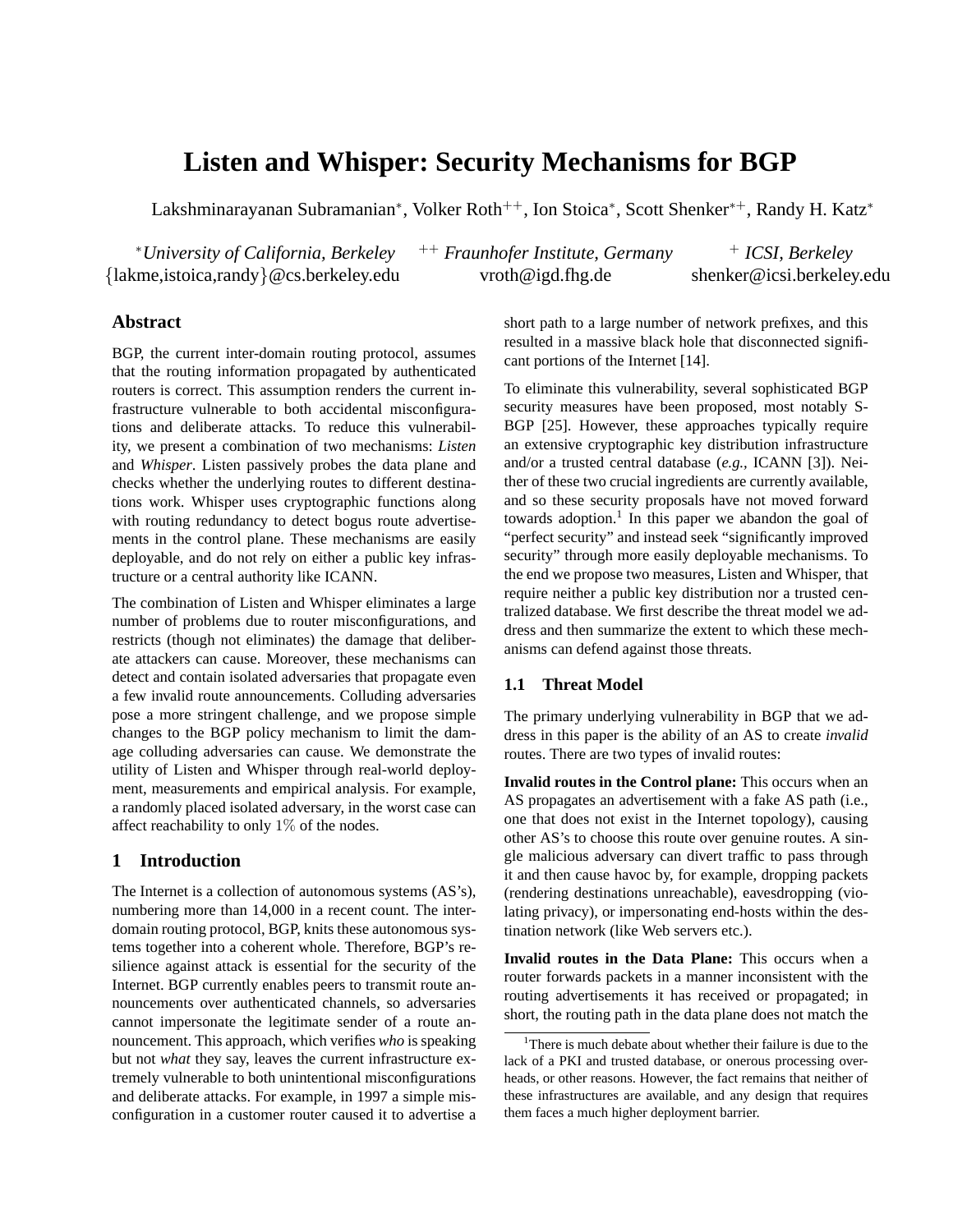corresponding routing path advertised in the control plane. Mao et al. [27] show that for nearly 8% of Internet paths, the control plane and data plane paths do not match.

Two primary sources of invalid routes are misconfigurations and deliberate attacks. While these are the only sources of invalid routes in the control plane, data plane invalidity can occur additionally due to genuine reasons (e.g. intra/inter-domain routing dynamics [27]). The fact that a sizable fraction of Internet routes are invalid in the data plane motivates the need for separately verifying the correctness of routes in the data plane and not merely focusing on the control plane. Prior works on securing BGP focus primarily on the control plane.

Misconfigurations occur in several forms ranging from buggy configuration scripts to human errors. In the control plane, Mahajan et al. [26] infer that misconfigurations produce invalid route announcements to roughly 200 − 1200 prefixes every day (roughly  $0.2 - 1\%$  of the prefix entries in a typical routing table). Stale routes (not propagating new announcements) and forwarding errors at a router (*e.g.,* lack of forwarding entry) are two other data plane misconfigurations causing invalid routes. While AS's might act in malicious ways on their own, the biggest worry about deliberate attacks comes from adversaries who break into routers. Routers are surprisingly vulnerable; some have *default passwords* [10, 35], others use standard interfaces like telnet and SSH, and so routers share all their known vulnerabilities. For our purposes in this paper, the only difference between a misconfiguration and an attack is that attackers can take active countermeasures (by, for instance, spoofing responses to various probes) while misconfigured routers don't. Deliberate attacks can involve an *isolated adversary* (i.e., a single compromised router) or *colluding adversaries* (i.e., a set of compromised routers). Colluding adversaries have the additional ability to tunnel route advertisements and fake additional links in the topology.

The spectrum of problems we address in this paper can be described, in order of increasing difficulty, as *misconfigurations, isolated adversaries* and *colluding adversaries*. We now describe the extent to which Listen and Whisper provide protection against these threats.

# **1.2 Level of Protection**

Listen detects invalid routes in the data plane by checking whether data sent along routes reaches the intended destination. Whisper checks for consistency in the control plane. While both these techniques can be used in isolation, they are more useful when applied in conjunction. The extent to which they provide protection against the three threat scenarios can be summarized as follows:

*Misconfigurations and Isolated Adversaries:* Whisper guarantees *path integrity* for route advertisements in the presence of misconfigurations or isolated adversaries; *i.e.,* any invalid route advertisement due to a misconfiguration or isolated adversary with either a fake AS path or with any of the fields of the AS path being tampered (*e.g.,* addition, modification or deletion of AS's) will be detected. Path integrity also implies that an isolated adversary cannot exploit BGP policies to create favorable invalid routes. In addition, Whisper can identify the offending router if it is propagating a significant number of invalid routes. Listen detects reachability problems caused by errors in the data plane, but is only applicable for destination prefixes that observe TCP traffic. However, none of our solutions can prevent malicious nodes already on the path to a particular destination from eavesdropping, impersonating, or dropping packets. In particular, countermeasures (from isolated adversaries already along the path) can defeat Listen's attempts to detect problems on the data path.

*Colluding Adversaries:* Two colluding nodes can always pretend the existence of a direct link between them by tunneling packets/ advertisements. In the absence of complete knowledge of the Internet topology, these fake links cannot be detected even using heavy-weight security solutions like Secure BGP [24]. While these fake links enable colluding adversaries to propagate invalid routes without being detected, we show that if BGP employs *shortest-path* routing then a large fraction of the paths with fake links can be avoided. On the contrary, colluding adversaries can exploit the current application of BGP policies to mount a large scale attack. To deal with this problem and yet support policy-based routing, we suggest simple modifications to the BGP policy engine which in combination with Whisper can largely restrict the damage that colluding adversaries can cause.

The rest of the paper is organized as follows. In Section 2, we discuss related work. In Sections 3 and 4, we describe the whisper and the listen protocols. In Section 5, we present our implementation of Listen and Whisper. In Section 6, we will evaluate several aspects of Listen and Whisper using real-world deployment and security analysis. In Section 7, we discuss the case of colluding adversaries and finally present our conclusions in Section 9.

# **2 Related Work**

In this section, we will present related work as well as try to motivate our work in comparison to previous approaches to this problem. We classify related work based on the threat model.

# **2.1 Misconfigurations**

Traditional approaches to detecting misconfigurations involves correlating route advertisements in the control plane from several vantage points [26, 36]. While these works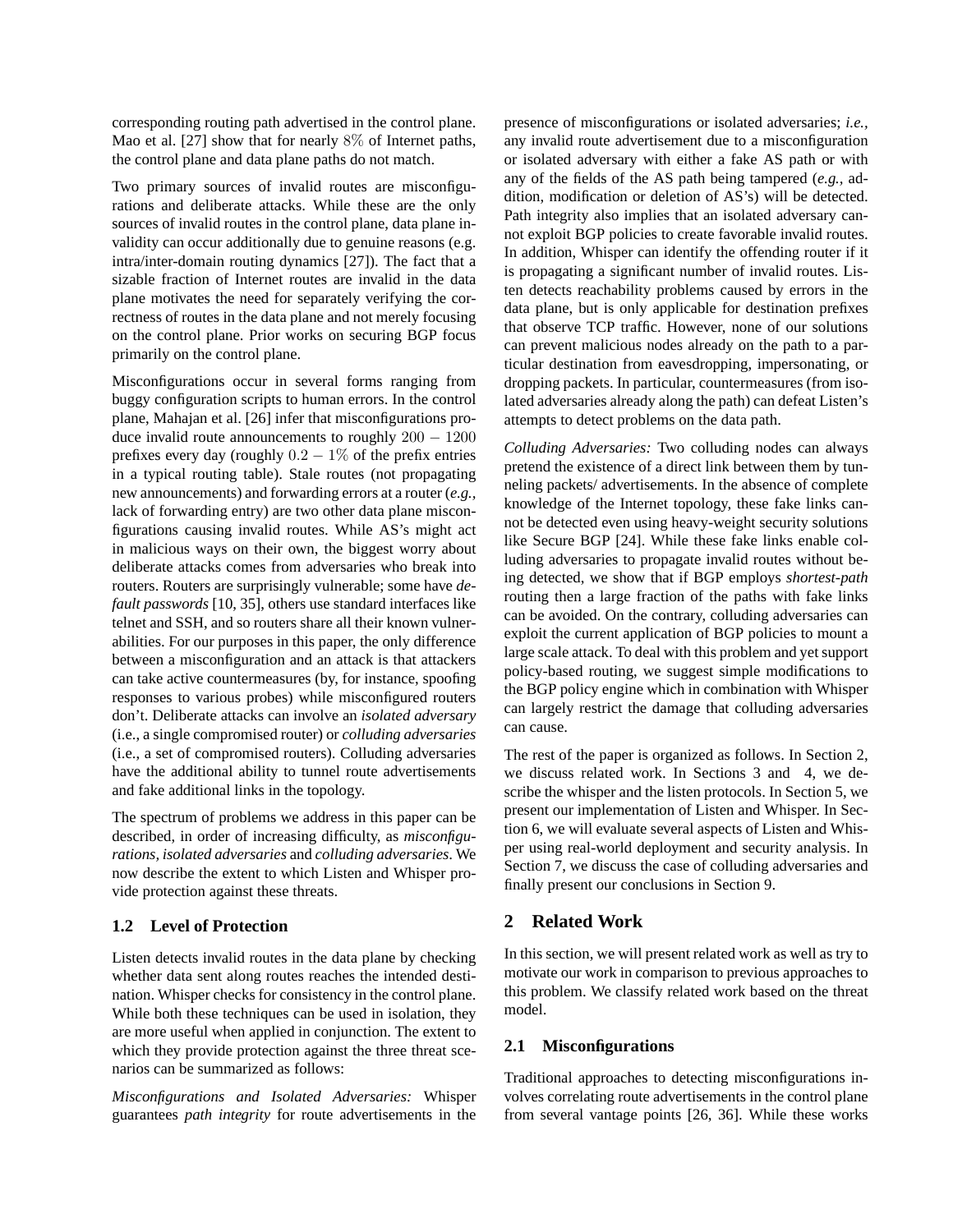identify two forms of misconfigurations (origin and export misconfigurations), a fundamental limitation with analyzing BGP streams: *the lack of knowledge of the Internet topology*. Since the topology is not known, these techniques can pinpoint invalid routes only when the destination AS is wrongly specified but not when the path is modified.

Mao *et al.* [27] build an AS-traceroute tool to detect the AS path in the data plane which can be used for data-plane verification. While this tool can detect several forms of invalid routes in the data plane, it is useful for diagnostic purposes only once a problem is detected. Padmanabhan *et al.* [30] propose a secure variant of traceroute to test the correctness of a route. However, this mechanism requires a prior distribution of cryptographic keys to the participating AS's to ascertain the integrity and authenticity of traceroute packets. In the context of feedback based routing, Zhu *et al.* [37] proposed a data plane technique based on passive and active probing. The passive probing aspect of this work shares some similarities to our Listen method.

# **2.2 Dealing with Adversaries**

Techniques dealing with adversaries can be classified as *Key distribution based* or *Non-PKI based*.

**Key-distribution based:** One class of mechanisms builds on cryptographic enhancements of the BGP protocol, for instance the security mechanisms proposed by Smith *et al.* [33], Murphy *et al.* [28], Kent *et al.* [25], and recent work on *Secure Origin BGP* [29]. All these protocols make extensive use of digital signatures and public key certification. More lightweight approaches based on cryptographic hash functions have been proposed *e.g.,* by Hu *et al.* [21, 23] in the context of secure routing in ad hoc networks. However, these mechanisms require prior secure distribution of hash chain elements.

*Why not use a PKI-based infrastructure?* Public key infrastructures impose a heavy technological and management burden, and have received a fair share of criticism *e.g.,* by Davis [17], Ellison and Schneier [18]. The PKI model has been criticized based on technical grounds, on grounds of a lack of trust and privacy, as well as on principle [17, 18, 16]. Building an Internet wide PKI infrastructure incurs huge costs and has a high risk of failure. Secure-BGP, despite the push by a tier-1 ISP, has been deployed only by a very small number of ISPs after 5 years (though an IETF working group on Secure-BGP exists).

**Non-PKI approaches:** Non-PKI based solutions offer far less security in the face of deliberate attacks. Some of these mechanisms assume the existence of databases with up to date authoritative route information against which routers verify the route announcements that they receive. The *Internet Routing Registry* [4] and the *Inter-domain Route Validation Service* proposed by Goodell *et al.* [20] belong to



Case(ii): Whisper Protocol Model

Figure 1: Comparison of the security approach of Whisper protocols with Secure BGP

this category. Here, the problem is to ascertain the authenticity, completeness, and availability of the information in such a database. First, ISPs only reluctantly submit routing information because this may disclose local policies that the ISPs regard as confidential. Second, the origin authentication of the database contents again demands a public key infrastructure [29]. Third, access to such databases relies on the very infrastructure that it is meant to protect, which is hardly an ideal situation.

# **3 Whisper: Control Plane Verification**

In this section, we will describe the whisper protocol, a control plane verification technique that proposes minor modifications to BGP to aid in detecting invalid routes from misconfigured or malicious routers. In this section, we restrict our discussion to the case where an isolated adversary or a single misconfigured router propagates invalid routes. We will discuss colluding adversaries in Section 7.

The Whisper protocol provides the following properties in the presence of isolated adversaries:

- 1. Any misconfigured or malicious router propagating an invalid route will always a trigger an alarm.
- 2. A single malicious router advertising more than a few invalid routes will be detected and the effects of these spurious routes will be contained.

# **3.1 Triggering Alarms vs Identification**

The main distinction between our approach and a PKIbased approach is the concept of *triggering alarms* as opposed to *identifying the source of problems*. In Secure-BGP, a router can verify the correctness of a single route advertisement by contacting a PKI and a central authority to test the validity of the signatures embedded in the advertisement . For example, in Figure 1 (Case(i)), each AS  $X$ appends an advertisement with a signature  $S_X$  generated using its public key. Another AS can use a PKI to check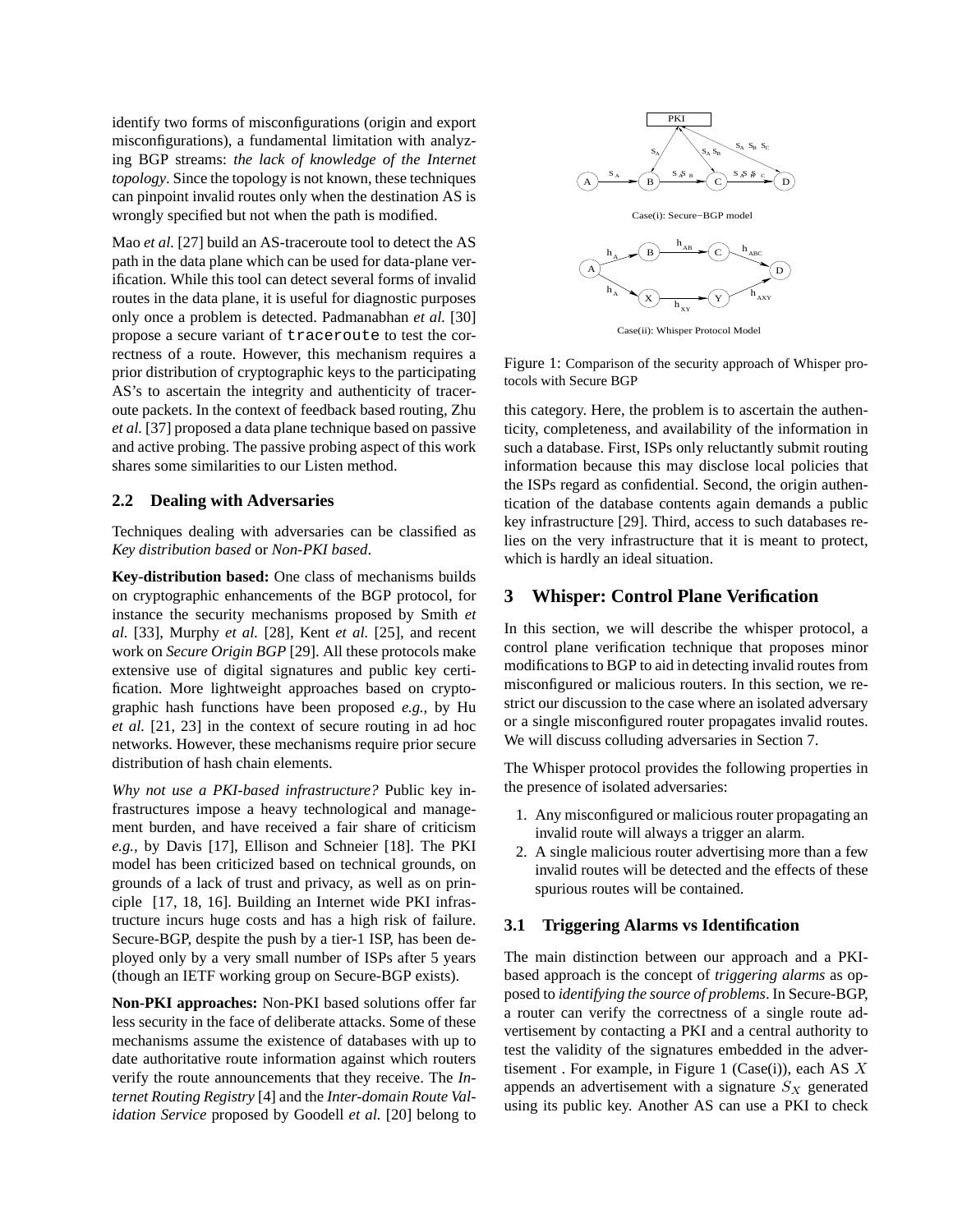whether  $S_X$  is the correct signature of X. In this case, any misconfigured/malicious AS propagating an invalid route will not be able to append the correct signatures of other AS's and can be *identified*.

Without either of these two infra-structural pieces, a router cannot verify a single route advertisement in isolation. The Whisper model is to consider two different route advertisements to the same destination and check whether they are consistent with each other. For example, in Figure 1 Case(ii), each route advertisement is associated with a signature of an AS path. AS D receives two advertisements to destination  $A$  and can compare the signatures  $h_{ABC}$  and  $h_{AXY}$  to check whether the routes  $(C, B, A)$  and  $(Y, X, A)$ are consistent. When two routes are detected as *inconsistent*, the Whisper protocol can determine that at least one of the routes is invalid. However, it cannot clearly pinpoint the source of the invalid route. Upon detecting inconsistencies, the Whisper protocol can *trigger alarms* notifying operators about the existence of a problem. This method is based on the composition of well-known principles of *weak authentication* as discussed by Arkko and Nikander [11].

Whisper does not require the underlying Internet topology to have multiple disjoint paths to every destination AS. As long as an adversary propagating an invalid route is not on every path to the destination, whisper will have two routes to check for consistency: (a) the genuine route to the destination; (b) invalid path through the adversary.

#### **3.2 Route Consistency Testing**

A *route consistency test* takes two different route advertisements to the same destination as input and outputs *true* if the routes are consistent and outputs *false* otherwise. Consistency is abstractly defined as follows:

- 1. If both route announcements are valid then the output is *true*.
- 2. If one route announcement is valid and the other one is invalid then the output is *false*.
- 3. If both route announcements are invalid then the output is *true* or *false.*

The key output from a route consistency test is *false*. This output unambiguously signals that *at least one* of the two route announcements is invalid. In this case, our protocols can raise an alarm and flag both the suspicious routes as potential candidates for invalid routes. If the consistency test outputs true, both the routes could either be valid or invalid. Figure 2 depicts the outcomes of a route consistency test for various examples of network configurations.

We will now describe different flavors of route consistency tests of increasing complexity which offer different security guarantees. Conceptually, these constructions introduce a *signature* field in every BGP UPDATE message which is



Figure 2: Different outcomes for a route consistency test. In all these scenarios, the verifying node is  $V$ . The verifying node checks whether the two routes it receives to destination  $P$  are consistent with each other.



Figure 3: Weak-Split construction using a globally known hash function  $h()$ 

updated by every AS along a path and is used for performing the route consistency test. The origin AS (the originator of a route announcement) of a destination prefix initiates the signature field and every intermediary AS that is not the origin of a destination prefix is required to update the signature field using a cryptographic hash function.

**Weak-Split Whisper(WSW):** Figure 3 illustrates the weak-split construction using a simple example topology. Weak-Split whisper is motivated by the hash-chain construction used by Hu *et al.* [22, 21] in the context of ad-hoc networks. The key idea is as follows: The origin AS generates a secret x and propagates  $h(x)$  to its neighbors where  $h()$  is a globally known one-way hash function. Every intermediary AS in the path repeatedly hashes the signature field. An AS that receives two routes  $r$  and  $s$  of AS hop lengths  $k$  and  $l$  with signatures  $y_r$  and  $y_s$  can check for consistency by testing whether  $h^{k-l}(y_s) = y_r$ .

The security property that the weak-whisper guarantees is: *An independent adversary that is* N *AS hops away from an origin AS can propagate invalid routes of a minimum length of* N − 1 *without being detected as inconsistent.* However, weak split whisper cannot offer path integrity since an adversary can modify the AS numbers along a path without affecting the path length.

The path integrity property requires the whisper protocol to satisfy two properties: (a) a malicious adversary should not be able to reverse engineer the signature field of an AS path; (b) any modification to the AS path or signature field in an advertisement should be detected as an *inconsistency* when tested with a valid route to the same destination.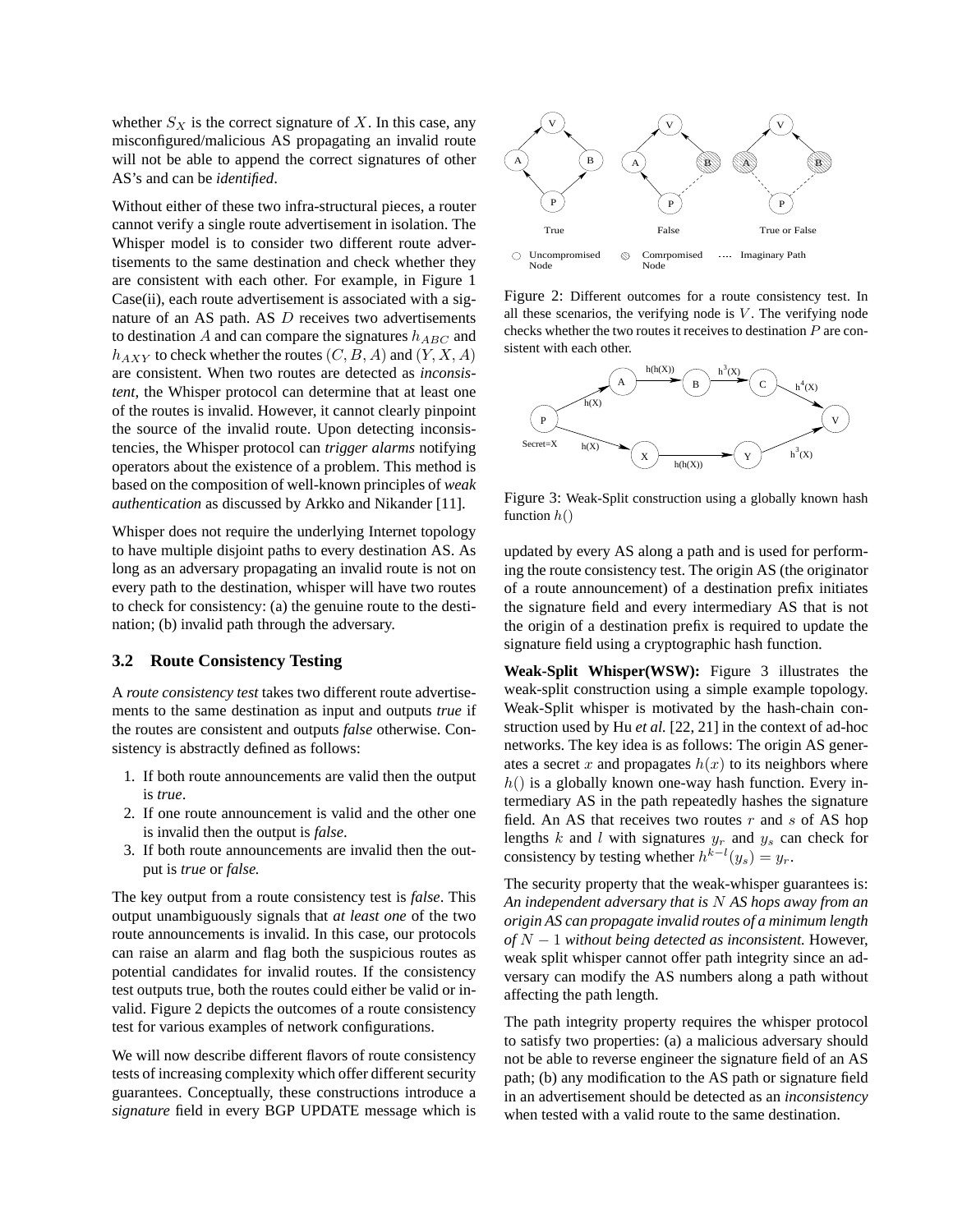

Figure 4: Basic Strong-Split construction using exponentiation under modulo N where  $N = p \times q$ , a product of two large primes.

#### *3.2.1 RSA-based Strong Split Whisper*

Figure 4 shows a hash construction of the whisper signature using the RSA-based strong split whisper(SSW). We use a minor modification of the illustrated example. We will elaborate the three basic operations for this protocol:

*generate-signature:* The origin AS computes three parameters:  $N, g, z$ . N is chosen as  $p \times q$  where p and q are two large primes of the form  $2p' + 1$  and  $2q' + 1$  where  $p'$  and  $q'$ are also prime. g is a generator in the prime group  $Z_p$  and  $Z_q$  and z is a random seed. The signature generated is a tuple  $(N, g^2 \text{mod}N)$  where only the origin knows the prime factors of N. Similar to RSA, we rely on the fact that an adversary cannot factor N to determine its prime factors.

*update-signature:* Every AS is associated with a unique AS number which is specified in the path. Assume AS A receives an advertisement with a signature  $(N, y)$ . A updates this signature to  $(N, y^A \text{mod} N)$ . In Figure 4, the route announcement for the AS path  $P, A, B, C$ , has the signature  $(N, q^{z.P.A.B.C} \text{mod} N).$ 

*verify-signature:* We will describe verify-signature using the example in Figure 4. The verifier,  $V$ , receives two signatures  $(N, s_1)$  and  $(N, s_2)$  where  $s_1 = g^{z.P.A.B.C}$  mod N and  $s_2 = g^{z.P.X.Y}$  mod $N$ . Given these values and the corresponding AS paths, the verifier outputs the routes to be consistent if:

$$
s_1^{X,Y}=s_2^{A.B.C}\,
$$

SSW is similar to the MuHASH construction proposed by Bellare *et al.* [12] for incrementally hashing signatures. The key observation with this construction is: given N and given  $g^x \text{mod} N$ , an adversary cannot compute  $x^{-1}$ mod $\phi(N)$  (given  $N = p \times q$ ,  $\phi(N) = (p-1) \times (q-1)$ ) and hence cannot remove the signature of previous nodes in the AS path. Additionally, in practice, for every AS B, we use  $h(A, B, C)$  in the exponentiation (instead of B) where A and C are the predecessor and successors of B in the route and  $h()$  is a one-way hash function. This way, B sets up a binding between itself and its neighbors in the signature. Hence adversaries upstream can neither remove  $B$  nor change its position in the AS path.

**Common Modulus Problem:** One attack on the RSAbased strong split whisper mechanism is the common modulus attack on RSA encryption [32]. If an AS learns two

RSA signatures of the form  $s^d$  modN and  $s^e$  modN, an adversary can decipher s provided  $gcd(d, e) = 1$ . This implies that the RSA-based split whispers will not be able to guarantee *path integrity* in the face of a common modulus attack. This is a fundamental problem with the RSA group and not of the whisper construction. A generalization to the whisper construction requires an Abelian group  $(G, \odot)$  which should satisfy two properties: (a) it is computationally infeasible to find the inverse  $a^{-1}$  of a given group member  $a$ ; (b)  $G$  does not have the common modulus problem *i.e.*, Given  $s \odot x$  and  $s \odot y$ , one should not be able to infer s. While the RSA-group satisfies the first property, it does not satisfy the second. While other Abelian groups like Elliptic curves [13] exist, the choice of an appropriate group that satisfies both properties is an open issue.

We will now describe two alternate whisper constructions which offer path-integrity and do not have the common modulus problem.

#### *3.2.2 SHA-based Strong Split Whisper*

The SHA-based Strong split whisper is an emulation of the previous RSA construction where the exponentiation step is replaced with the SHA one-way hash function [32]. Unlike RSA-based SSW, SHA-based whisper signatures can only be verified by the originator since it does not satisfy the commutativity property of RSA.

Let  $h<sub>S</sub>($ ) represent the SHA one-way hash-function which takes an arbitrary string as input and outputs a 160-bit hash value. A SHA-SSW signature of a route  $R$  consists of two parameters: (a) the hash-value of the path; (b) public-key of the originator (as published in the route announcement). In SHA-based SSW, an origin A initiates an announcement to its neighbor B with the signature  $h<sub>S</sub>(Z,(A, B))$  where  $Z$  is a 160-bit nonce and  $P$ , its public key. Every intermediary AS B along a path that receives an update from a neighbor  $A$  with a SHA signature  $Y$  generates the signature  $h<sub>S</sub>(Y, (A, B, C))$  to its successor C along the path. Hence, a SHA whisper signature is simply a hash signature of the initiator's nonce Z and all neighbor bindings  $(A, B, C)$ along a path. The path integrity of SHA signatures follows because the SHA signatures are not: (a) invertible given the one-way hash function property; (b) reproducible by an adversary. Additionally, SHA does not face the common modulus problem.

*Consistency Testing:* Unlike RSA, only the origin A can verify the correctness of the SHA signature of a path. A node  $V$  that receives two routes  $R, S$  to origin  $A$  performs the following operations for consistency testing. First, if the public keys advertised in routes  $R$  and  $S$  are inconsistent, then the routes are obviously inconsistent. Second, if the public-keys are the same,  $V$  chooses  $R$  as its routing path (by fixing its routing table) and sends the encrypted form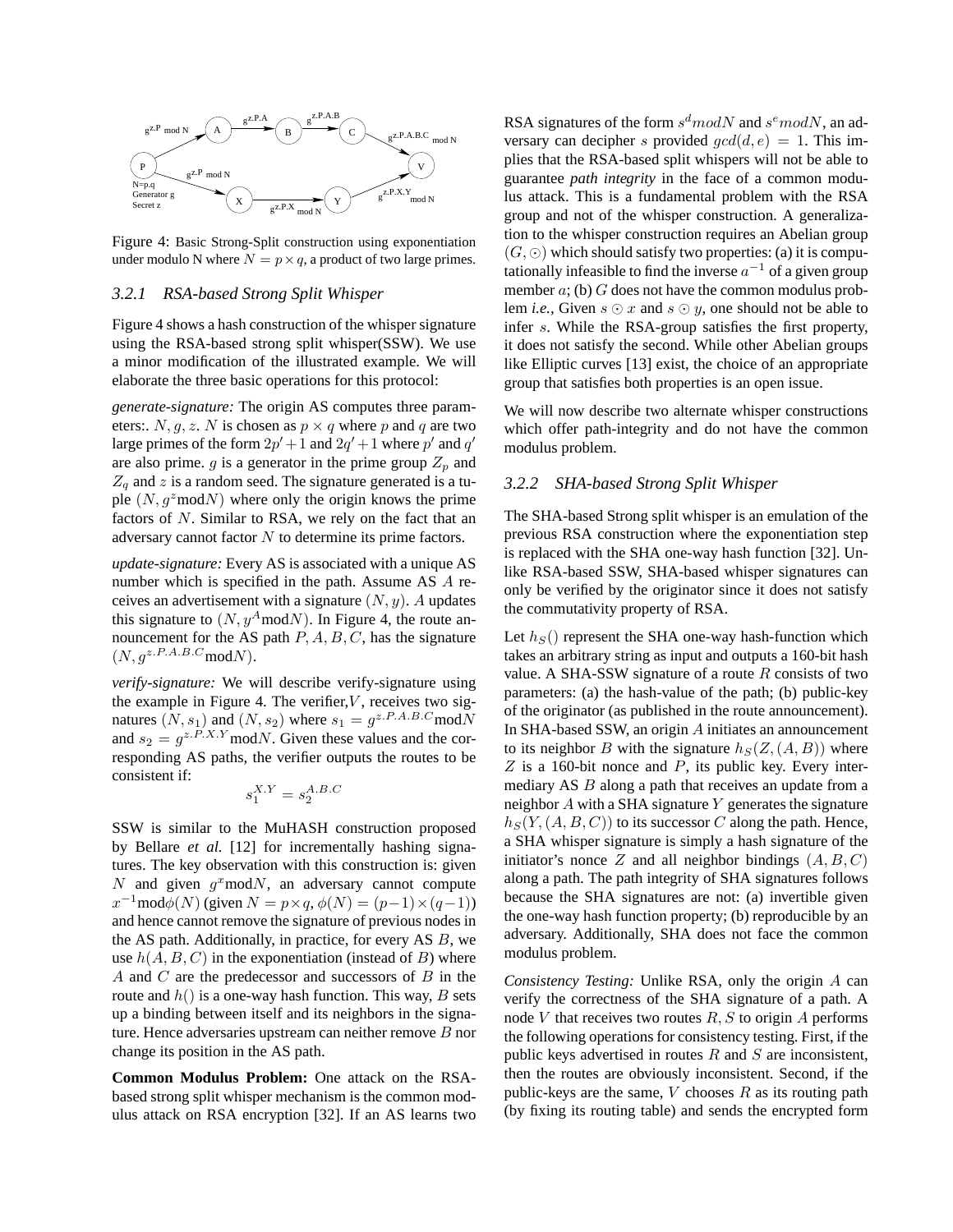of S's SHA signature to A querying whether the signature matches the path. A is supposed to send its response to V and signs it with its private key so that  $V$  can verify whether A indeed generated the message. Similarly, by setting  $S$  as the chosen route,  $A$  can verify  $R$ 's signature. If  $A$  responds positively, the routes are deemed consistent. Note that the above test does not make any assumption about the nature of the path from A to V (*i.e.,* symmetric routing is not necessary) since A signs its response using its private key. However, it assumes that at least one valid reverse path exists from  $A$  to  $V$ . In summary, SHA-based SSW guarantees path-integrity but has the additional complexity of a pair of message exchanges between the verifier and the originator. From an implementation perspective, these messages are routed using normal IP routes and the only modification necessary is an additional signature field in the BGP UP-DATE message. We leverage two optimizations to reduce message overhead: (a) The public key of an origin needs to be communicated only once provided future updates use the same consistent public key. (b) Given that the set of distinct routes to a destination AS is relatively stable over time as well as small [15], the SHA signature verification needs to be done only once for each distinct AS path.

# *3.2.3 Loop Whisper*

Loop Whisper is a simple consistency testing strategy which uses AS-level traceroute to check correctness. A verifier V that receives two route advertisements  $R$  and  $S$  to the same destination A can form an AS-loop involving itself and AS's in  $R$  and  $S$ . If  $R$  and  $S$  are completely vertexdisjoint (except the origin  $A$ ), then the AS-loop is simply  $R^{-1}S$  where  $R^{-1}$  is the inverse AS-path of R.

Given an AS-loop, the verifier generates a special control message (like an ICMP message) with a nonce and the ASloop and *source-routes* the message along the loop to test whether the loop exists (nonce is used as a packet identifier). Routing such control messages requires: (a) Each AS should have an additional control mechanism in the routers to handle these specific packets and route them to the neighbor as specified in the source route. (b) Each AS should forward control messages to a neighbor only when a genuine neighbor exists. The second constraint guarantees that if an adversary generates an invalid route with a nonexistent path, the loop-test will never succeed. If a loop-test succeeds, two routes are deemed consistent. In summary, while loop whisper guarantees path integrity, it requires at least one router in each AS to support AS-level traceroute.(Note that not all routers need to be modified). From a deployment perspective, SHA-SSW signature based mechanism is easier to deploy than loop whisper.



Figure 5: Detecting Suspicious AS's: In this example, M is a malicious AS that propagates 3 invalid routes to 3 different destinations  $A, B, C$ . The AS paths in the routes propagated are indicated along the links. The verifier  $V$  assigns penalty values of  $3,1, 1, 1$  to  $M, A, B, C$  respectively.

#### **3.3 Containment: Penalty Based Route Selection**

Route consistency testing only provides the ability to trigger alarms whenever a node propagates invalid route announcements. We append consistency testing with *penalty based route selection*, a simple containment strategy that attempts to identify suspicious candidates and avoid routes propagated by them. The strategy works as follows: A router counts across destinations how often an AS appears on an invalid route, and assigns this count as a *penalty* value for the AS. The more destinations an adversary affects the higher becomes its penalty and the clearer it stands out from the rest. The route selection strategy is to *choose the route to a destination with the lowest penalty value.*

Consider the topology in Figure 5, where  $M$  is a malicious node that propagates 3 invalid route announcements with AS paths  $MA$ ,  $MB$ ,  $MC$ . By choosing the minimum penalty route, the verifier  $V$  can avoid the invalid routes through  $M$  since they have a higher penalty value. One key assumption used in this technique is: *The identity of an AS propagating invalid routes is always present in the AS path attribute of the routes.* The identity of every AS is verified by the neighboring AS which receives the advertisement. For example, Zebra's BGP implementation [2] explicitly checks for this constraint for every announcement it receives. BGP should use shared keys across peering links to avoid man in the middle attacks.

Penalties should primarily be viewed as a reasonable first response to detect suspicious candidates and not as a foolproof mechanism. In the presence of an isolated adversary, penalty based filtering can ensure that the effects of the adversary are contained. We believe that penalties is a good mechanism to detect malicious adversaries in customer AS's but should be applied with caution when involving AS's in the Internet core. In particular, penalties are not a good security measure in the presence of colluding adversaries or when the number of independent adversaries is large. For example, multiple adversaries can artificially raise the penalty of an innocent AS by including its AS number in the invalid route.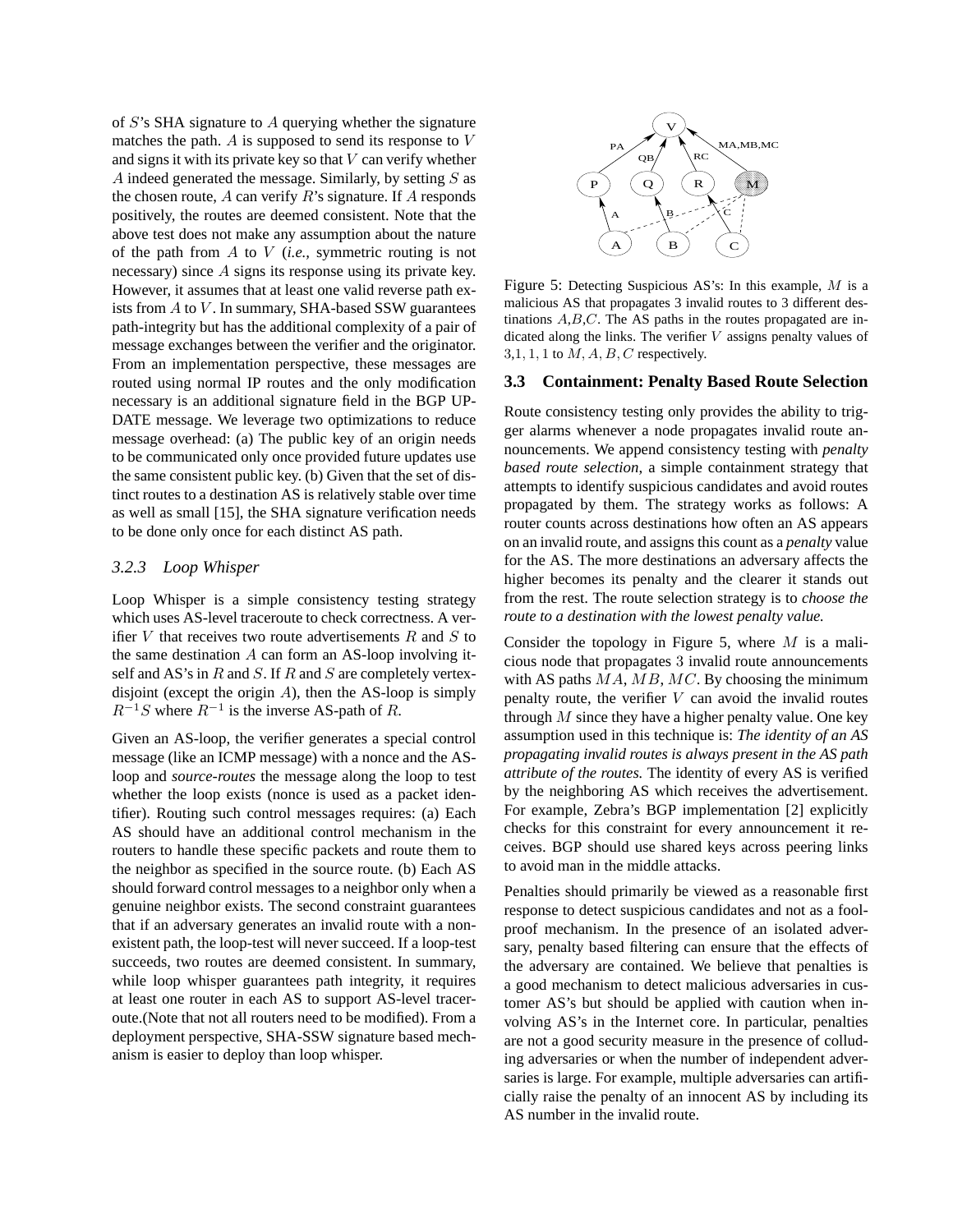# **4 Listen: Data Plane Verification**

In this section, we will present the Listen protocol, a data plane verification technique that detects reachability problems in the data plane. Reachability problems can occur due to a variety of reasons ranging from routing problems to misconfigurations to link failures. Listen primarily signals the existence of such problems as opposed to identifying the source or type of a problem.

Data plane verification mechanisms are necessary in two contexts: (a) connectivity problems due to stale routes or forwarding problems are detectable only by data plane solutions like Listen. (b) Blackhole attacks by malicious adversaries already present along a path to a destination. However, proactive malicious nodes can defeat any data plane solution by impersonating the behavior of a genuine end-hosts. The attractive features of Listen are: (a) passive (b) incrementally deployable and standalone solution with no modifications to BGP; (c) quick detection of reachability problems for popular prefixes; (d) low overhead.

The basic form of the protocol described in this section is vulnerable to port scanners generating many incomplete connections. In Section 6.2, we use propose defensive measures against port scanners and motivate them using real world measurements.

# **4.1 Listening to TCP flows**

The general idea of Listen is to monitor TCP flows, and to draw conclusions about the state of a route from this information. The forward and reverse routing paths between two end-hosts can be different. Thus we may observe packets that flow in only one direction. We say that a TCP flow is *complete* if we observe a SYN packet followed by a DATA packet, and we say that it is *incomplete* if we observe only a SYN packet and no DATA packet over a period of 2 minutes (which is longer than the SYN timeout period).

Consider that a router receives a route announcement for a prefix  $P$  and wishes to verify whether prefix  $P$  is reachable via the advertised route. In the simplest case, a router concludes that the prefix  $P$  is reachable if it observes at least one complete TCP flow. On the other hand, the router cannot blindly conclude that a route is unreachable if it does not observe any complete connection. Incomplete connections can arise due to reasons other than just reachability problems. These include: (a) non-live destination hosts; (b) route changes during the connection setup of a single flow i.e. SYN and DATA packets traverse different routes. (c) port scanners generating SYN packets.

Under the assumption that port scanners are not present, detecting reachability problems would be easy. To deal with non-live destinations, a router should notice multiple incomplete connections to  $N$  different distinct destination addresses (for a reasonable choice of  $N$ ). The problem of route changes can be avoided by observing flows over a minimum time period  $T$ . Hence, a router can conclude that a prefix is unreachable if during a period  $t$  it does not observe a complete TCP flow where t is defined as the *maximum* between: (a) the time taken to observe  $N$  or more incomplete TCP flows with different destinations within prefix  $P$ ; (b) a predefined time period  $T$ .

The basic probing mechanism described above suffers from two forms of classification errors: (a) false negatives; (b) false positives. A false negative arises when a router infers a reachable prefix as being unreachable due to incomplete connections. A false positive arises when an unreachable prefix is inferred as being reachable. A malicious end-host can create false positives by generating bogus TCP connections with SYN and DATA packets without receiving ACKs. In Section 6.2, we show how to choose the parameters  $N$  and  $T$  to reduce the chances of incomplete connections causing false negatives.

#### *4.1.1 Dealing with False Positives*

Malicious end-hosts can create false positives by opening bogus TCP connections to keep a router from detecting that a particular route is stale or invalid. Adversaries noticing route advertisements from multiple vantage points (*e.g.,* Routeviews [8]) can potentially notice mis-configurations before routers notice reachability problems. Such adversaries can exploit the situation and open bogus TCP connections.

We propose a combination of *active dropping* and *retransmission checks* as a countermeasure to reduce the probability of false positives.

- 1. *Active dropping:* Choose a random subset of  $m_1$  packets within a completed connection (or across connections), drop them and raise an alarm if these packets are *not* retransmitted. Alternatively, one can just delay packets at the router instead of dropping them.
- 2. *Retransmission check:* Sample a different random subset of  $m_2$  packets and raise an alarm if more than 50% of the packets are retransmitted.

An adversary generating a bogus connection cannot decide which packets to retransmit without receiving ACKs. If the adversary blindly retransmits many packets to prevent being detected by Active dropping, the Retransmission check notices a problem. We set a threshold of 50% for retransmission checks assuming that *most* genuine TCP connections will not experience a loss-rate close to 50%.

Consider an adversary that has transmitted  $k$  packets in a TCP connection without receiving ACKs to retransmit a fraction, q, of these packets. Let  $C(x, y) = \frac{x!}{(x-y)! \cdot y!}$  represent the binomial coefficient for two values  $x$  and  $y$ . The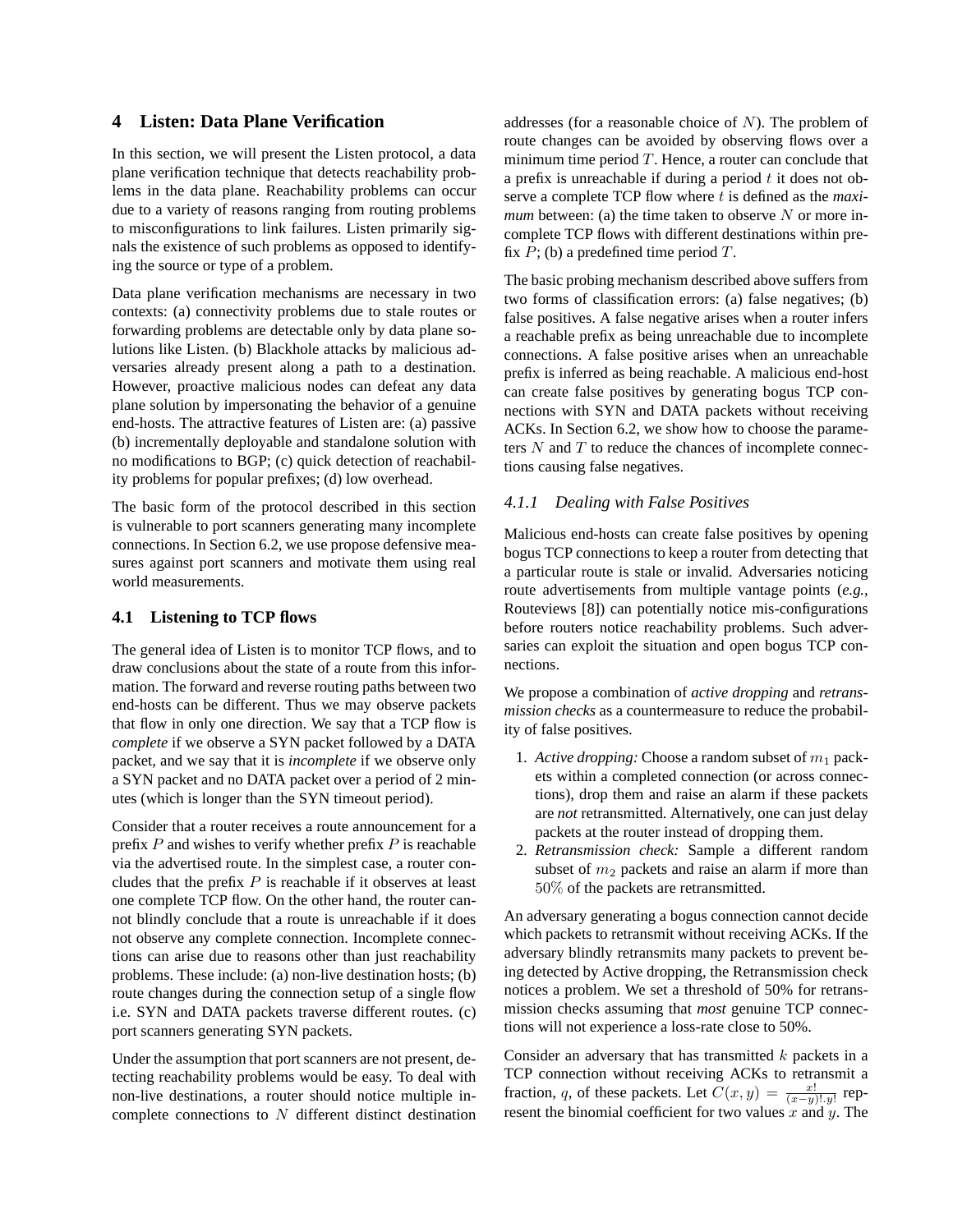probability with which the adversary is able to mislead the active dropping test is given by  $\frac{C(k \cdot q, m_1)}{C(k, m_1)}$ . The probability with which the retransmission check cannot detect an adversary is given by the tail of the binomial distribution duversary is given by the tail of the binomial distribution<br>  $(1 - (\sum_{l=m_{2}/2}^{m_{2}} C(m_{2}, l)q^{l}(1-q)^{m_{2}-l}))$ . Hence the overall probability,  $p_e$ , that our algorithm does not detect an adversary is:

$$
\frac{C(k \cdot q, m_1)}{C(k, m_1)} \times (1 - (\sum_{l=m_2/2}^{m_2} C(m_2, l) q^l (1 - q)^{m_2 - l}))
$$

For a given prefix, the overhead of active dropping can be made very small. By choosing  $m_1 = 6$  and dropping only 6 packets across different TCP flows, we can reduce the probability of false positive,  $p_e$ , to be less than 0.1%.

This countermeasure is applied only when we notice a discrepancy across different TCP connections to the same destination prefix, *i.e.,* number of incomplete connections and complete connections are roughly the same. In this case, we sample and test whether a few complete connections are indeed bogus.

# *4.1.2 Detailed Algorithm*

Figure 6 presents the pseudo-code for the listen algorithm. The algorithm takes a conservative approach towards determining whether a route is verifiable. Since false positive tests can impact the performance of a few flows, the algorithm uses the constant  $C_h$  and  $C_l$  to trade off between when to test for false positives. When the test is not applied, we use the fraction of complete connections as the only metric to determine whether the route works. The setting of  $C_h$ ,  $C_l$  depends on the popularity of the prefixes. Firstly, we apply the false positive tests only for popular prefixes *i.e.*,  $C_l = 0$  for non-popular prefixes. For a popular prefix, we choose a conservative estimate of  $C_h$  (closer to 1) *i.e.,* a large fraction of the connections have to complete in order to conclude that the route is verifiable. On the other hand, if we observe that a reasonable fraction of combination of incomplete connections, we apply the false positive test to 2 sampled complete connections. The user has choice in tuning  $C_l$  based on the total number of false positive tests that need to be performed. For non-popular prefixes, the statistical sample of connections is small. For such prefixes, we set the value of  $C_h$  to be small.

# **5 Implementation**

In this section, we will describe the implementation of Listen and Whisper and their overhead characteristics.

# **5.1 Whisper Implementation**

In this section, we will only focus on the implementation of the strong split whisper protocol (RSA variant). The

#### *procedure* **LISTEN(P,T,N)**

- **Require:** Prefix P, time period T, number of unique destinations  $N$
- 1:  $t_0$  = time at which first SYN packet observed
- 2: wait until | flows with distinct dest. in  $P \geq N$
- 3: wait till clock time  $> t_0 + T$
- 4: {Clean the data-set}
- 5: For every pair of IP addresses (src, dst) observed
- 6: **if** at least a single connection has completed **then**
- 7: Add sample (src, dst, complete)
- 8: **else**
- 9: Add sample (src, dst, incomplete)
- 10: **end if**
- 11: {Constants  $C_h$ ,  $C_l$  must be determined in practice}
- 12: **if** fraction of complete connections  $>C_h$  **then**
- 13: return "route is verifiable"
- 14: **end if**
- 15: **if** at least one connection completes **then**
- 16: **if** fraction of complete connections  $\langle C_l \rangle$  then
- 17: {Test for false positive}
- 18: sample 2 future complete TCP flows towards P
- 19: apply active dropping and retransmission checks
- 20: **if** test is successful **then**
- 21: return "route is verifiable"
- 22: **else**
- 23: return "route is not verifiable"
- 24: **end if**
- 25: **end if**
- 26: **end if**

Figure 6: Pseudo-code for the probing algorithm.

SHA variant requires a modification to the hash function we use in our code.  $2$  The whisper implementation contains two basic components: (a) a stand alone whisper library which performs the cryptographic operations used in the protocol. (b) a Whisper-BGP interface which integrates the whisper functions into a BGP implementation. We implemented the Whisper library on top of the *crypto* library supported by OpenSSL development version 0.9.6b-33. We integrated this library with the Zebra BGP router implementation version 0.93b [2]. Our Whisper implementation works on Linux and FreeBSD platforms.

#### *5.1.1 Whisper Library*

The structure of a basic Whisper signature is:

typedef struct { BIGNUM \*seed; BIGNUM \*N; }Signature;

<sup>2</sup>The additional control messages in SHA-based SSW are data-plane messages and are not incorporated in the code.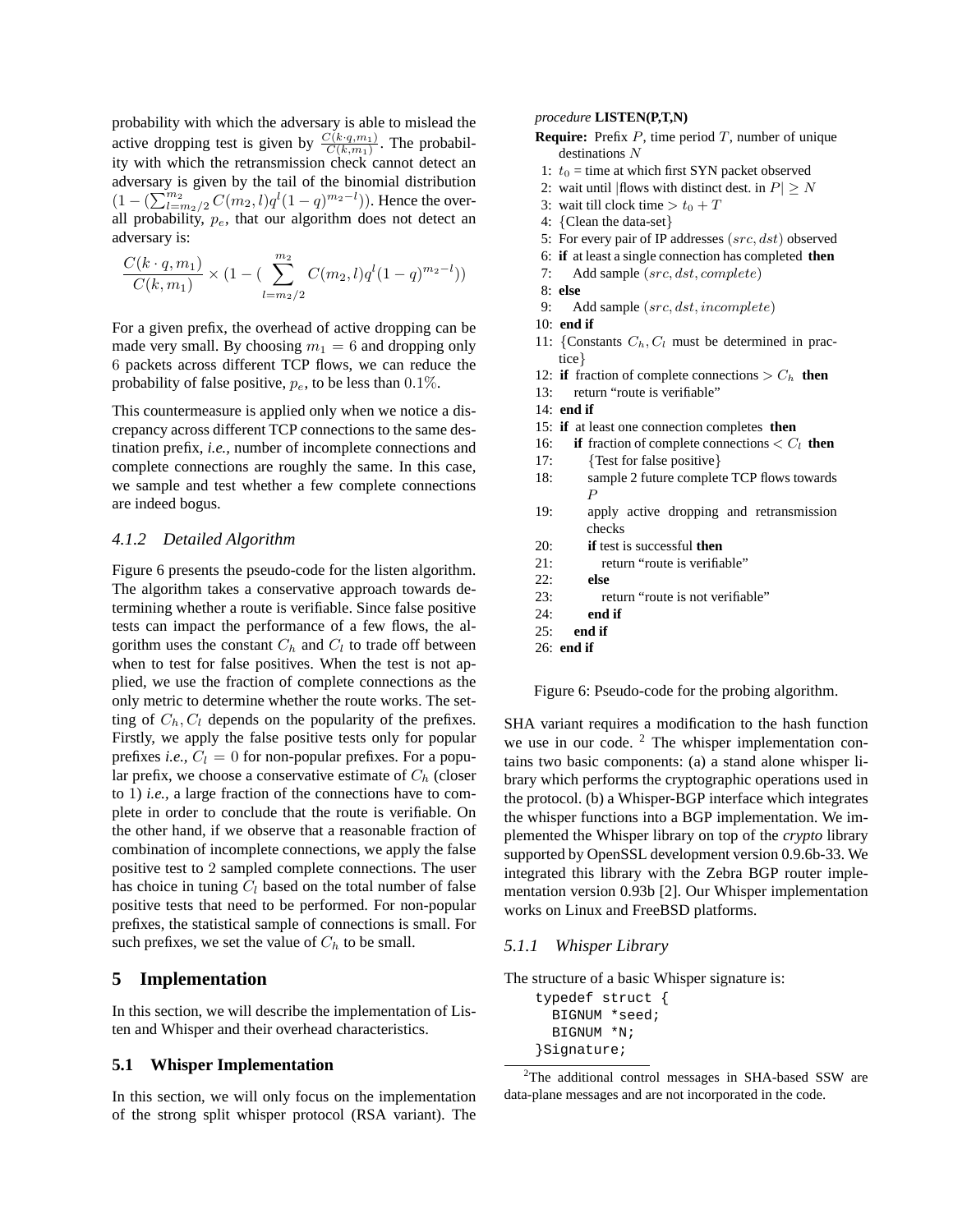BIGNUM is a basic data structure used within the OpenSSL crypto library to represent large numbers. The whisper library supports these three functions using the Signature data structure:

- 1: generate signature(Signature \*sg);
- 2: update signature(Signature \*sg, int asnumber, int position);
- 3: verify signatures(Signature \*r, Signature \*s,int \*aspath\_r, int \*aspath\_s);

These functions exactly map to the three whisper operations described earlier in Section 3.2.1. The main advantage of separating the whisper library from the whisper-BGP interface is modularity. The whisper library can be used in isolation with any other BGP implementation sufficiently different from the Zebra version.

# *5.1.2 Integration with BGP*

The Whisper protocol can be integrated with BGP without changing the basic packet format of BGP. BGP uses 32−bit community attributes which are options within UPDATE messages that can be leveraged for embedding the signature attributes. This design offers us many advantages over updating a version of BGP. First, a single update message can have several community attributes and one can split a signature among multiple community attributes. Second, a community attribute can be set using the BGP configuration script to allow operators the flexibility to insert their own community attribute values. In a similar vein, one can imagine a stand-alone whisper library computing the signatures and a simple interface to insert these signatures within the community attributes. Third, one can reserve a portion of the community attribute space for whisper signatures. In today's BGP, community values can be set to any value as long as they are interpreted correctly by other routers. An RSA-SSW uses 2048 bits per signature field, while SHA-SSW needs  $1184 = 160 + 1024$  bits for the SHA signature and public key.

#### **5.2 Listen Implementation**

We implemented the passive probing component of *Listen* (i.e. without active dropping) in about 2000 lines of code in C and have ported the code to Linux and FreeBSD operating systems. The current prototype uses the *libpcap* utility [5] to capture all the packets off the network. This form of implementation has two advantages: (a) is stand-alone and can be implemented on any machine (need not be a router) which can sniff network traffic; (b) does not require any support from router vendors. Additionally, one can execute *bgpd* (Zebra's BGP daemon [2]) to receive live BGP updates from a network router. For faster line-rates (e.g. links in ISPs), *listen* should be integrated with hardware or packet probing software like Cisco's Netflow [1]. The

| Operation          | $512$ -bit        | $1024$ -bit        | 2048-bit    |
|--------------------|-------------------|--------------------|-------------|
| update_signature   | $0.18$ msec       | $0.45$ msec        | $1.42$ msec |
| verify_signatures  | $0.25$ msec       | $0.6$ msec         | $1.94$ msec |
| generate_signature | $0.4 \text{ sec}$ | 8.0 <sub>sec</sub> | 68 sec      |

Table 1: Processing overhead of the Whisper operations on a 1.5 Ghz Pentium IV with 512 MB RAM.

current implementation cannot support false positive tests since the code can only passively observe the traffic but cannot actively drop packets (since this does not perform the routing functionality).

In our implementation, the complexity of listening to a TCP flow is of the same order as a route lookup operation. Additionally, the state requirement is  $O(1)$  for every prefix. We maintain a small hash table for every prefix entry corresponding to the (src,dst) IP addresses of a TCP flow and a time stamp. While a SYN packet sets a bit in the hash table, the DATA packet clears the bit and record a complete connection for the prefix. Using a small hash table, we can crudely estimate the number of complete and incomplete connections within a time-period  $T$ . Additionally, we sample flows to reduce the possibility of hash conflicts. This implementation uses simple statistical counter estimation techniques used to efficiently maintain statistics in routers. Hence, the basic form of Listen can be efficiently implemented in the fast path of today's routers.

**Deployment:** We deployed our *Listen* prototype to sniff on TCP traffic to and from a /24 prefix within our university. Additionally, we received BGP updates from the university campus router and constructed the list of prefixes in the routing table used by the edge router. The tool only needs to know the list of prefixes in the routing table and assumes a virtual route for every prefix. The Listen tool can report the list of verifiable and non-verifiable prefixes in real time. Additionally, the *Listen* algorithm is applied only by observing traffic in one direction (either outbound or inbound).

# **5.3 Overhead Characteristics**

**Overhead of Whisper:** One of the important requirements of any cryptography based solution is low complexity. We performed benchmarks to determine the processing overhead of the Whisper operations. Table 1 summarizes the average time required to perform the whisper operations for 3 different key sizes: 512− bit, 1024−bit and 2048−bit. As the key size increases, the RSA-based operations offer better security. Security experts recommend a minimum size of 1024 bit keys for better long-term security.

We make two observations about the overhead characteristics. First, the processing overhead for all these key sizes are well within the limits of the maximum load observed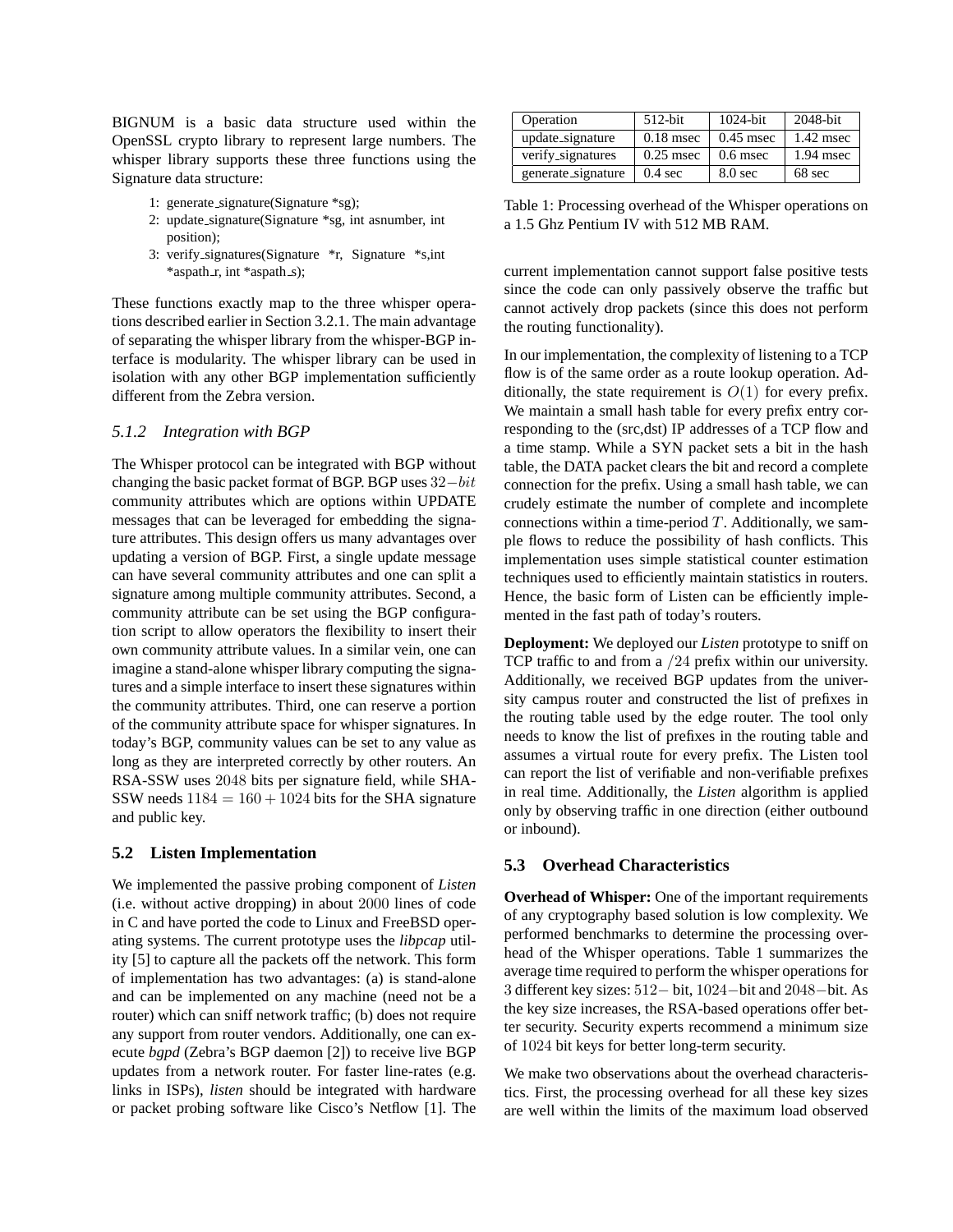at routers. For 2048 bit keys, a node can process more than 42, 000 route advertisements within 1 minute. In comparison, the maximum number of route advertisements observed at a Sprint router is 9300 updates every minute [9]. For 1024 bit keys, Whisper can update and verify over 100, 000 route advertisements per minute. Second, *generate signature()* is an expensive operation and can consume more than 1 sec per operation. However, this operation is performed only once over many days.

**Overhead of Listen:** By analyzing route updates for over 17 days in Routeviews [8], we observed that 99% of the routes in a routing table are stable for at least 1 hour. Based on data from a tier-1 ISP, we find that a router typically observes a maximum of 20000 active prefixes over a period of 1 hour *i.e.,* only 20000 prefixes observe any traffic. If the probing mechanism uses a statistical sample of 10 flows per prefix, the overhead of probing at the router is negligible. Essentially, the router needs to process 200000 flows in 3600 sec which translates to monitoring under 60 flows every second (equivalent to  $O(60)$  routing lookups). Even if the number of active prefixes scales by a factor of 10, current router implementations can easily implement the passive probing aspect of Listen.

Active dropping and retransmission checks are applied only in the IP slow path and are invoked only when a prefix observes a combination of both incomplete and complete connections. To minimize the additional overhead of these operations, we restrict these checks to a few prefixes.

# **6 Evaluation**

In this section, we evaluate the key properties of Listen and Whisper. Our evaluation is targeted at answering specific questions about Listen and Whisper:

- 1. How much security can Whisper provide in the face of isolated adversaries?
- 2. How useful is Listen in the real world? In particular, can it detect reachability problems?
- 3. How does Listen react in the presence of port scanners? How does one adapt to such port scanners?

We answer question  $(1)$  in Section 6.1, questions  $(2),(3)$ in Section 6.2. Our evaluation methodology is two-fold: (a) empirically evaluate the security properties of Whisper; (b) use a real-world deployment to determine usefulness of Listen. To evaluate the security properties of Whisper, it is necessary to determine the effects of the worst-case scenario which is better quantified using an empirical evaluation.

We collected the Internet AS topology data based on BGP advertisements observed from 15 different vantage points over 17 days including Routeviews [8] and RIPE [7]. The



Figure 7: Effects of penalty based route selection

policy-based routing path between a pair of AS's is determined using customer–provider and peer–peer relationships, which have been inferred based on the technique used in [34].

# **6.1 Whisper: Security Properties against Isolated Adversaries**

In this section, we quantify the maximum damage an isolated adversary can inflict on the Internet given that Strong Split Whisper is deployed. Since SHA-based SSW offers path integrity, an isolated adversary cannot propagate invalid routes without raising alarms unless there exists no alternate route from the origin to the verifier (i.e. adversary is present in all paths from the origin to the Internet).

Given an adversary that is willing to raise alarms, we analyzed how many AS's can one such adversary affect. In this analysis, we exclude cases where the adversary is already present in the only routing path to a destination AS. We use penalty based route selection as the main defense to contain the effects of such invalid routes. We assume that in the worst-case, an adversary compromising a single router in an AS is equivalent to compromising the entire AS especially if all routers within the AS choose the invalid route propagated by the compromised router.

Let M represent an isolated adversary propagating an invalid route claiming direct connectivity to an origin AS O. AS V is said to be *affected* by the invalid route if V chooses the route through  $M$  rather than a genuine route to O either due to BGP policies or shorter hop length. Based on common practices, we associate all AS's with a simple policy where customer routes have the highest preference followed by peers and providers [19]. Given all these relationships, we define the *vulnerability* of an origin AS, O, as  $V(O, M)$  to be the maximum fraction of AS's, M can affect. Given an isolated adversary  $M$ , we can quantify the worst-case effect that  $M$  can have on the Internet using the *cumulative distribution* of  $V(O, M)$  across all origin AS's in the Internet.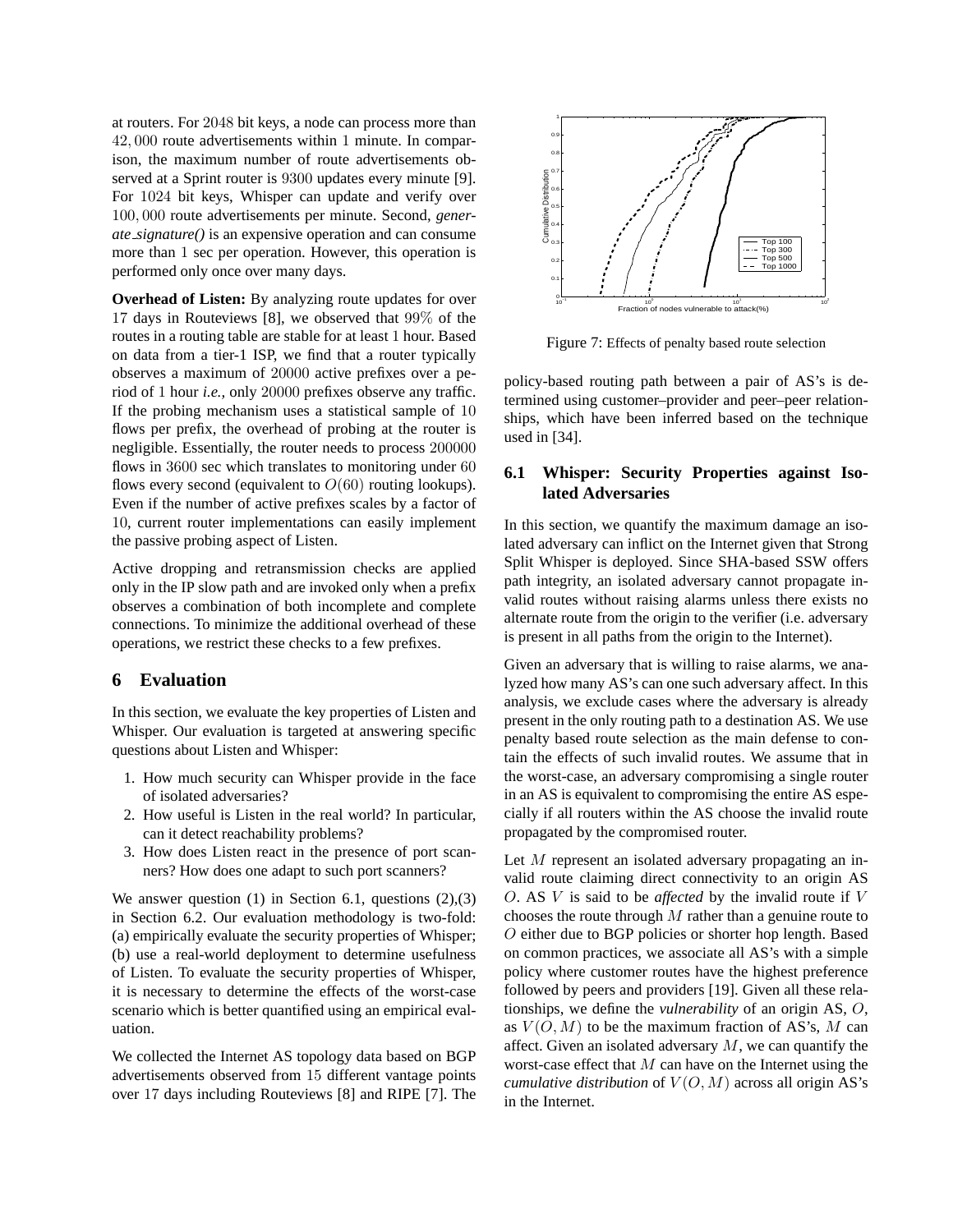|                | Number of                    | Probability of         |
|----------------|------------------------------|------------------------|
|                | <b>Reachability Problems</b> | <b>False Negatives</b> |
| Outbound       | 235                          | 0.93%                  |
| <b>Inbound</b> | 343                          | 0.37%                  |

Table 2: Listen: Summary of Results

With AS's deploying penalty based route selection as a defense, we expect the vulnerability  $V(O, M)$  to reduce. We study how the cumulative distribution of  $V(O, M)$  for a single adversary  $M$  varies as a function of how many AS's deploy penalty based route selection. We consider the scenario where the top  $n$  ISPs deploy penalty based route selection (based on AS degree). Figure 7 shows this cumulative distribution for for different values of  $n =$ 100, 300, 500 and 1000. These distributions are averaged across all possible choices for M.

We make the following observations. First, a median value of 1% for  $n = 1000$  indicates that a randomly located adversary can affect at most  $1\%$  of destination AS's by propagating bogus advertisements assuming that the top 1000 ISPs use penalties. This is orders of magnitude better that what the current Internet can offer where a randomly located adversary can on an average affect nearly 30% of the routes (repeat the same analysis without SSW) to a randomly chosen destination AS.

Second, in the worst case, a single AS can at most affect  $8\%$ of the destination AS's for  $n = 1000$ . 8% is a limit imposed by the structure of the Internet topology since it represents the size of the largest connected without the top 1000 ISPs. One malicious AS in this component can potentially affect other AS's within the same component.

Third, if all provider AS's use penalties for route selection, the worst case behavior can be brought to a much smaller value than 8%. Additionally, there is very little benefit in deploying penalty based route selection in the end-host networks since they are not transit networks and typically are sources and sinks of route advertisements. Hence, any filtering at these end-hosts only protects themselves but not other AS's.

To summarize, the Whisper protocol in conjunction with penalty based route selection can guarantee that a randomly placed isolated adversary propagating invalid routes can affect at most  $1\%$  of the AS's in the Internet topology.

# **6.2 Listen: Experimental Evaluation**

In this section, we describe our real-world experiences using the Listen protocol. We make two important observations from our analysis. First, we found that a large fraction of incomplete TCP connections are *spurious i.e.,* not indicative of a reachability problem. We show that by adaptively setting the parameters  $T, N$  of our listen algorithm

| Number of end-hosts behind /24 network  | 28        |
|-----------------------------------------|-----------|
| Number of days                          | 40        |
| Total No. of TCP connections            | 994234    |
| No. of complete connections             | 894897    |
| No. of incomplete connections           | 99337     |
| <b>Average Routing Table Size</b>       | 123482    |
| Total No. of Active Prefixes            | 11141     |
| Average No. of Active Prefixes per hour | 141       |
| Average No. of Active Prefixes per day  | 2500-3000 |
| Verifiable Prefixes                     | 9711      |
| Prefixes with perennial problems        | 42        |

Table 3: Aggregate characteristics of Listen from the deployment

we can drastically reduce the probability of such false negatives due to such connections. Second, we detect several reachability problems using Listen including specific misconfiguration related problems like forwarding errors. Table 2 presents a concise summary of the results obtained from our deployment. We detected reachability problems to 578 different prefixes with a very false negative probabilities of 0.95% and 0.37% respectively due to spurious outbound and inbound connections.

We will now describe our deployment experience in greater detail. In our testbed, we use three active probing tests to verify the correctness of results obtained using Listen: (a) ping the destination; (b) traceroute and check whether any IP address along in the path is in the same prefix as the destination; (c) perform a port 80 scan on the destination IP address. These tests are activated for every incomplete connection. We classify an incomplete connection as having a reachability problem only if all the three probing tests fail. We classify an incomplete connection as a *spurious connection* if one of the probing techniques is able to detect that the route to a destination prefix works. A spurious TCP connection is an incomplete connection that is not indicative of a reachability problem.

Table 3 presents the aggregate characteristics of the traffic we observed from a /24 network for over 40 days. In reality, we found that nearly 10% of the connections are incomplete of which a large fraction of these connections are spurious (91% inbound and 63% outbound). A more careful observation at the spurious connections showed that nearly 90% of spurious inbound connections are due to port scanners and worms. The most prominent ones being the Microsoft NetBIOS worm and the SQL server worms [6]. Spurious outbound connections occur primarily due to failed connection attempts to non-live hosts and attempts to access a disabled ports of other end-hosts (*e.g.,* telnet port being disabled in a destination end-host).Given this alarmingly high number of spurious connections, we propose defensive measures to reduce the probability of false negatives due to such connections.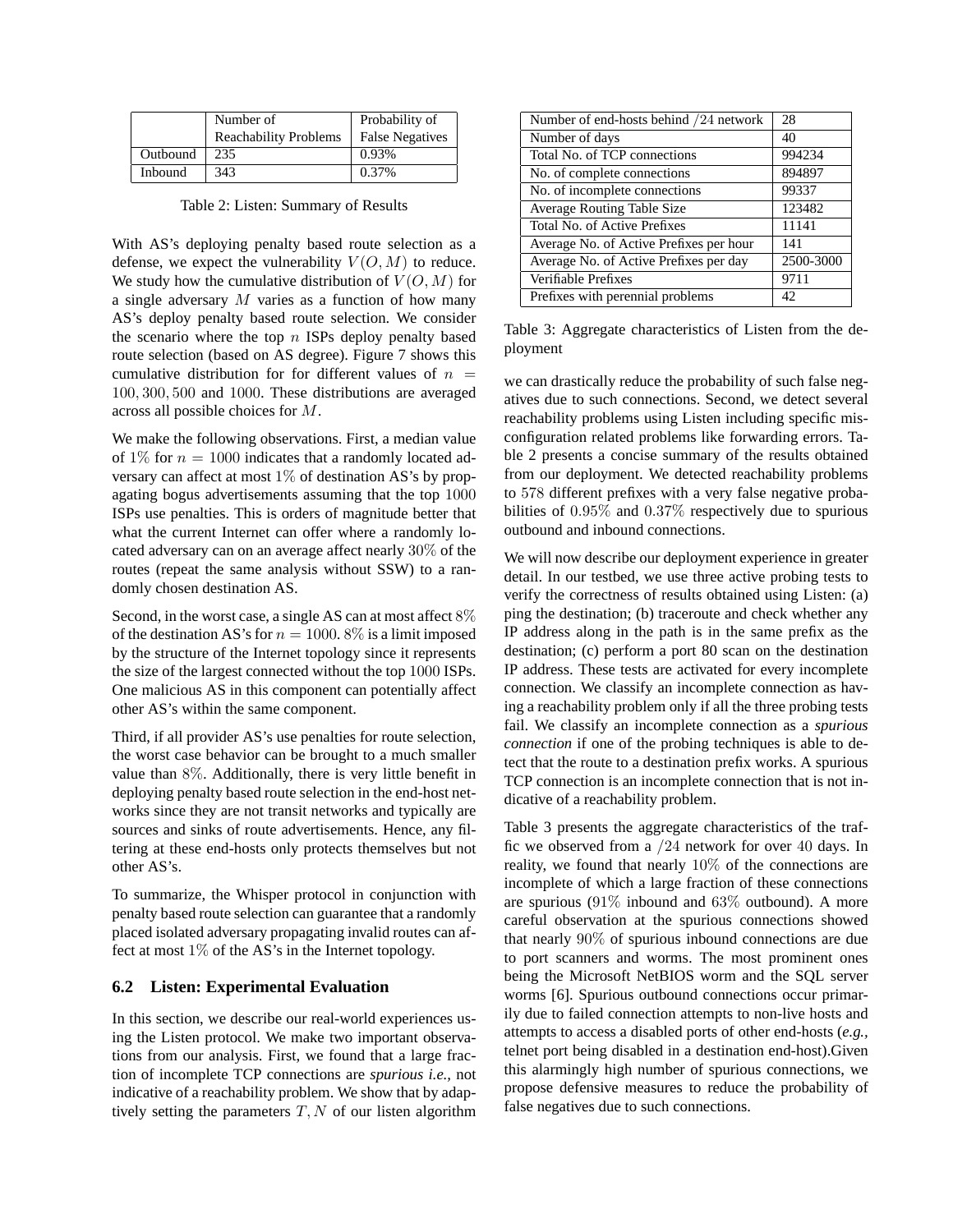#### *6.2.1 Defensive Measures to reduce False Negatives*

In this section, we show that one can adaptively set the parameters  $N$ ,  $T$  in the listen algorithm to drastically reduce the probability of false negatives due to spurious TCP connections. In particular, we show that by adaptively tuning the minimum time period,  $T$ , one can reduce false negatives due to port scanners and by tuning the number of distinct destinations, N, one can deal with non-live hosts.

Given the nature of incomplete connections in our testbed, we use outbound incomplete connections as a test sample for non-live hosts and inbound connections as the test sample for port scanners and worms. In both inbound and outbound, we restricted our samples to only those connections which are known to be false negatives.

**Setting**  $T$ : One possibility is to choose an interval  $T$  large enough such that the router will notice at least one genuine TCP flow during the interval. Such a value of  $T$  will depend on the popularity of a prefix. The popularity of a prefix,  $pop(P)$ , is defined as the mean time between two complete TCP connections to prefix P. We can model the arrival of TCP connections as a Poisson process with a mean arrival rate as  $1/pop(P)$  [31]. Given this, we can set the value of  $T = 4.6 \times pop(P)$  to be 99% certain that one would experience at least one genuine connection within the period  $T$ . To have a 99.9% certainty, one needs to set  $T = 6.9 \times pop(P)$ . For prefixes that hardly observe any traffic, the value of  $T$  will be very high implying that port scanners generating incomplete connections to such prefixes will not generate any false alarms.

From our testbed, we determine the mean separation time between the arrival of two incoming connections to be  $pop(P) = 34.1$  sec. By merely setting  $T = 156.8$  to achieve 99% certainty, we could reduce the probability of false negatives in Listen from 91.83% to 0.37%. Throughout the entire period of measurement, only during 8 periods of 156 seconds each did we verify incorrectly that the local prefix is not reachable.

**Setting** N: The choice of an appropriate value of N trades off between minimizing the false negative ratio due to nonlive hosts and the number of reachability problems detected. In our testbed, we noticed that by merely setting  $N = 2$ , we can significantly reduce the false negative ratio in outbound connections from 63% to less than 1%. However, Listen reported only 35 out of 663 potential prefixes to have routing problems. For several /24 prefixes, we observed TCP connections to only a single host and by setting  $N = 2$ , we tend to omit these cases. In practice, the value of  $N$  is dependent on the diversity of traffic to a destination prefix and the traffic concentration at a router. For many /24 prefixes, we need to set  $N = 1$ . For /8 and /16 prefixes, one can choose larger values of  $N = 4$  or  $N = 5$ provided the prefix observes diversity in the traffic.

| Type of problem          | Number of Prefixes |
|--------------------------|--------------------|
| <b>Routing Loops</b>     | 51                 |
| <b>Forwarding Errors</b> | 64                 |
| Generic (forward path)   | 146                |
| Generic (reverse path)   | 317                |

Table 4: The number of prefixes affected by different types of reachability problems.

# *6.2.2 Detected Reachability Problems*

Among the reachability problems detected by Listen, two specific types of routing problems (as detected by active probing) include: *routing loops* and *forwarding errors* due to unknown IP addresses. We detected routing loops using traceroute and inferred forwarding errors using the routing table entries at the University exit router. A forwarding error arises when the destination IP address in a packet is a genuine one but the router has no next hop forwarding entry for the IP address. This can potentially arise due to staleness of routes. Table 4 summarizes the number of prefixes affected by each type of problem. In particular, we observe routing loops to 51 different prefixes and forwarding errors to 64 different prefixes. Additionally, Listen detected 463 prefixes having other forms of reachability problems.

To cite a few examples of reachability problems we observed: (a) A BGP daemon within our network attempted to connect to another such daemon within the destination prefix 193.148.15.0/24. The route to this prefix was perennially unreachable due to a routing loop. (b) The route to Yahoo-NET prefix 207.126.224.0/20 was fluctuating. During many periods, the route was detected as unavailable.

# **7 Colluding Adversaries**

Additional to acting as a group of isolated adversaries, colluding adversaries can tunnel advertisements and secrets between them and create invalid routes with fake AS links without being detected by the Whisper protocols. These invalid routes are not detectable even with a PKI unless the complete topology is known and enforced. Despite the limitation, we can provide protective measures for avoiding these invalid routes.

Given the hierarchical nature and the skewed structure of the Internet topology, the invalid paths from colluding adversaries not detectable by the Whisper tend to be longer in AS path length. This is because, a normal route would traverse the Internet core (tier- $1 +$  tier- $2$  ISPs) once while a consistent invalid route through 2 colluding adversaries traverses the Internet core twice (since the adversary cannot remove any AS from the path). Hence, by choosing the shortest path we have a better chance of avoiding the invalid route. Figures 8, 9 and 10, illustrates this effect of colluding adversaries for 3 scenarios: (a) the current Internet with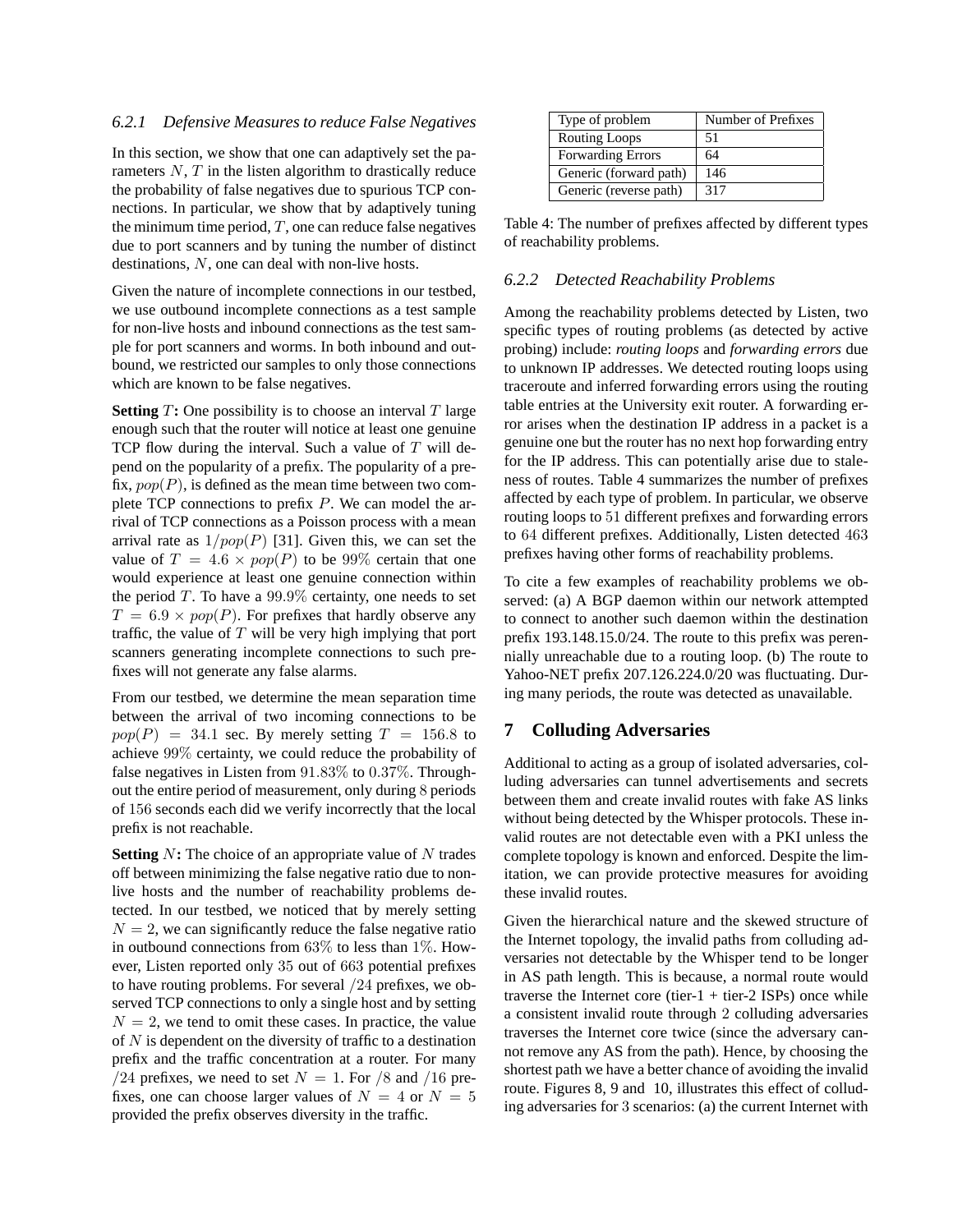



Figure 8: The effects of colluding adversaries in the current Internet.

Figure 9: Effects of colluding adversaries with whisper + policy routing.

Figure 10: Effect of colluding adversaries with whisper + shortest path routing

no protection; (b) whisper protocols with policy routing; (c) whisper protocols with shortest path routing. All these graphs show the cumulative distribution of the vulnerability metric (defined in Section 6.1) for a set of colluding malicious adversaries. We specifically consider three cases: (a) 2 colluding tier-1 AS's; (b) 2 colluding tier-2 AS's (c) 12 colluding customer AS's.

We make two observations. First, 12 randomly compromised customer routers can inflict the same magnitude of damage as that of two tier-1 nodes illustrating the effect of colluding adversaries in the current Internet. Typically, customer AS's are easier to compromise since many of them are unmanaged. Second, whisper protocols with shortest path routing drastically reduces the possibility of colluding adversaries (in comparison to policy routing) propagating invalid routes without triggering alarms. In particular, even when 12 customer AS's are compromised, the effect on the Internet routing is negligible.

Whisper protocols with policy routing offers much lesser protection since BGP tends to choose routes based on the *local preference*. The typical policy convention based on stable routing and economic constraints is to prefer customer routes over peer and provider routes [19]. This preference rule increases the vulnerability of BGP to pick consistent invalid routes from customers over potentially shorter routes through peers /providers. In principle, this problem also exists in S-BGP. To strike a middle ground between the flexibility of policy routing and this vulnerability, we propose a simple modification to the policy engine: *Do not associate any local preference to customer routes that have an AS path length greater than* 2 (any route from a pair of colluding route should have a minimum path length of 3). We believe that this modification to BGP policies should have little impact on current operation since most customer routes today have a path length less than 3.

To summarize, whisper protocols in combination with the modified policies (emulating shortest path routing) can largely restrict the damage of colluding adversaries.

# **8 Discussion**

We now discuss three specific issues not covered earlier.

*Hijacking unallocated prefixes:* With the deployment of Whisper, a malicious adversary can still claim ownership over unallocated address spaces without triggering alarms by propagating bogus announcements. One way of dealing with this problem is to request ICANN [3] to specifically advertise unallocated address spaces with its own corresponding Whisper signatures whenever it notices an advertisement for an unallocated prefix. Additionally, to avoid a DoS attack on ICANN for such prefixes, routers should not maintain forwarding entries for these prefixes.

*Route Aggregation:* Whenever an AS aggregates several route advertisements into one, it is required to perform one of the following operations to maintain the consistency of the aggregated route: (a) Append the individual signatures corresponding to each advertisement so that an upstream AS can match at least one of the signatures with the whisper signatures for alternate routes to sub-prefixes. (b) If the AS owns the entire aggregated prefix (common form of aggregation in BGP), ignore the whisper signatures in the subprefixes and append its own whisper signature.

*Other types of security attacks:* Other than propagation of invalid routes, one can imagine other forms of routing attacks or misconfiguration errors which may result in routing loops, persistent route oscillations or convergence problems. Such problems are out of the scope of this paper.

# **9 Conclusions**

In this paper we consider the problem of reducing the vulnerability of BGP in the face of misconfigurations and malicious attacks. To address this problem we propose two techniques: Listen and Whisper. Used together these techniques can detect and contain invalid routes propagated by isolated adversaries, and a large number of problems due to misconfigurations. To demonstrate the utility of Listen and Whisper, we use a combination of real world deployment and empirical analysis. In particular, we show that